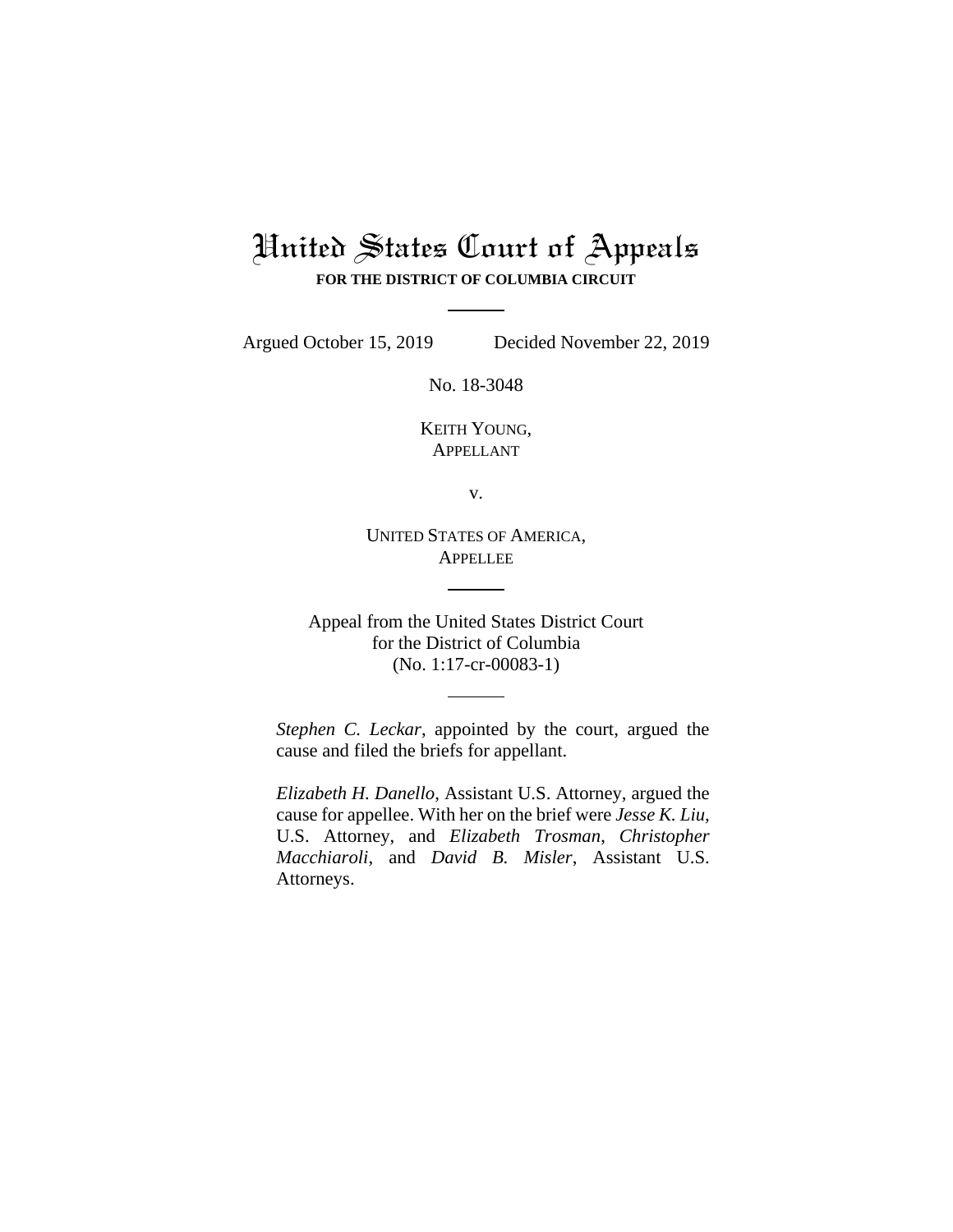Before: HENDERSON and ROGERS, *Circuit Judges*, and EDWARDS, *Senior Circuit Judge*.

Opinion for the Court filed by *Circuit Judge* HENDERSON.

KAREN LECRAFT HENDERSON, *Circuit Judge*: The appellant, Keith Young, was sentenced to 240 months in prison for possessing a heroin mixture exceeding two kilograms based on the then-applicable statutory minimum contained in 21 U.S.C. § 841(b)(1)(A). After the district court pronounced sentence, the Congress enacted the First Step Act (Act), narrowing the range of past offenses that trigger section  $841(b)(1)(A)$ 's mandatory minimum. It is undisputed that, if this change applies to Young, he is subject to a ten-year, not twenty-year, mandatory minimum sentence. On appeal, Young argues that, because his case was still pending on direct review when the Act was enacted, he should receive the benefit of the decreased term of imprisonment. We conclude, however, that a reduced prison term applies only to a defendant whose sentence had not been "imposed" as of the Act's enactment date; accordingly, we reject Young's argument and affirm his sentence.

## **I. BACKGROUND**

Young was convicted of possessing a heroin mixture exceeding two kilograms (count one) and possessing a firearm as a felon (count two). During the proceedings, the government filed an information pursuant to 21 U.S.C.  $\S$  851(a)(1), indicating that in 1994 Young had pleaded guilty to a state charge of possession of cocaine with intent to distribute. The filing triggered the twenty-year statutory minimum then in effect for the heroin conviction. *See* 21 U.S.C. § 841(b)(1)(A) (2012), *amended by* Pub. L. No. 115-391, § 401, 132 Stat.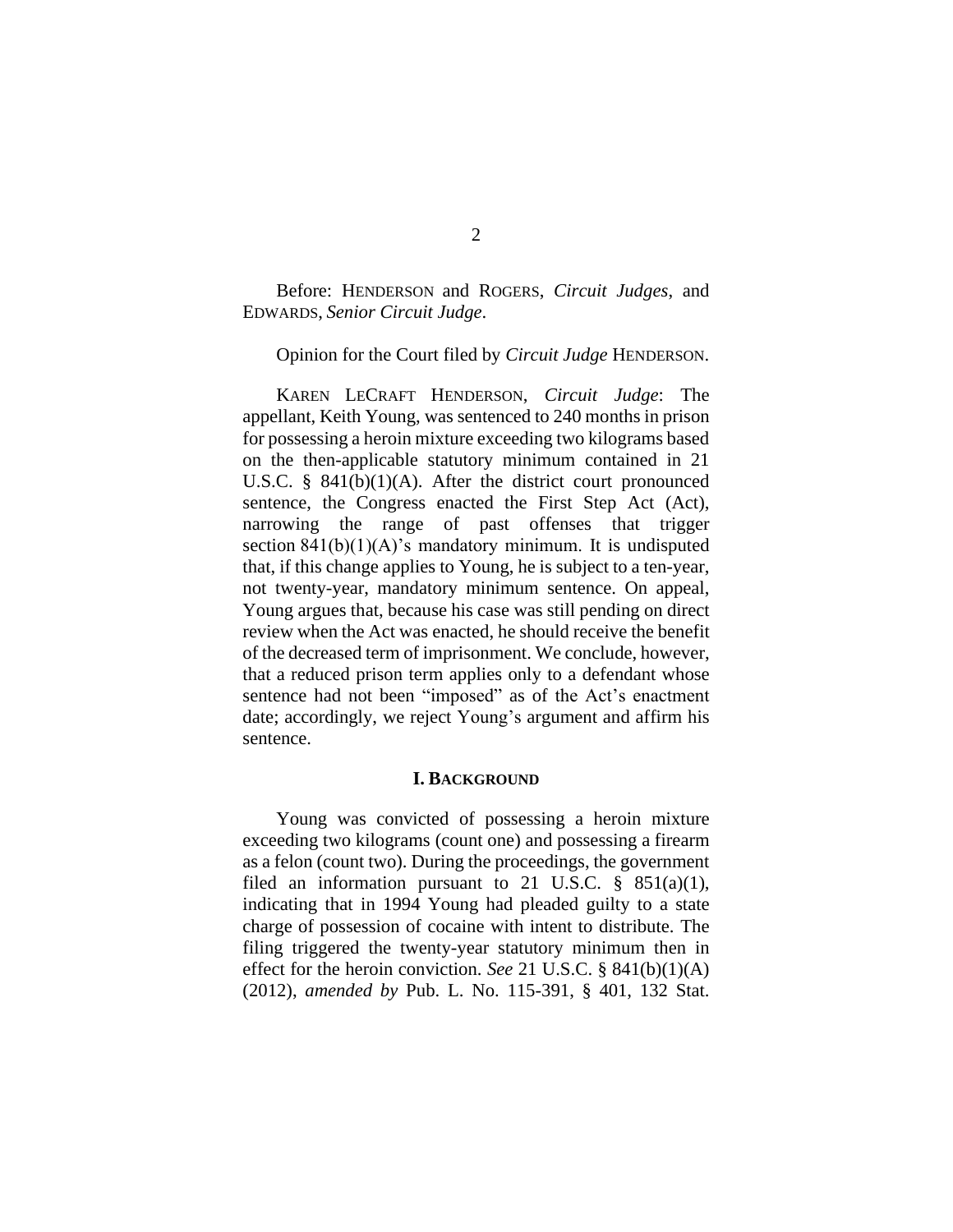5193, 5220–22 (2018). On July 19, 2018 the district court sentenced Young to the 240-month statutory minimum on count one and to 36 months in prison on count two, the two sentences to run concurrently.

The Act was signed into law on December 21, 2018. It narrowed the range of past drug convictions that can trigger the mandatory minimum contained in section  $841(b)(1)(A)$ . The Act replaces "felony drug offense" with "serious drug felony," *see* Pub. L. No. 115-391, § 401, 132 Stat. at 5220–22 (2018), which is defined as requiring both "a term of imprisonment of more than 12 months" and that "the offender's release from any term of imprisonment was within 15 years of the commencement of the instant offense," 21 U.S.C. §  $802(57)(A)$ -(B). The parties agree that Young's 1994 conviction would not qualify as a "serious drug felony" under the Act because he was released more than 15 years before he committed "the instant offense." Section 401 of the Act, however, includes a retroactivity provision stating that: "This section, and the amendments made by this section, shall apply to any offense that was committed before the date of enactment of this Act, if a sentence for the offense has not been imposed as of such date of enactment." Pub. L. No. 115-391, § 401(c), 132 Stat. at 5221.

Young timely appealed his sentence pursuant to 28 U.S.C. § 1291.

## **II. ANALYSIS**

On direct appeal, Young argues that his sentence should be vacated and his case remanded for resentencing in light of the statutory minimum applicable after the enactment of the First Step Act. The general federal "savings clause" provides that "[t]he repeal of any statute shall not . . . extinguish any penalty . . . incurred under such statute, unless the repealing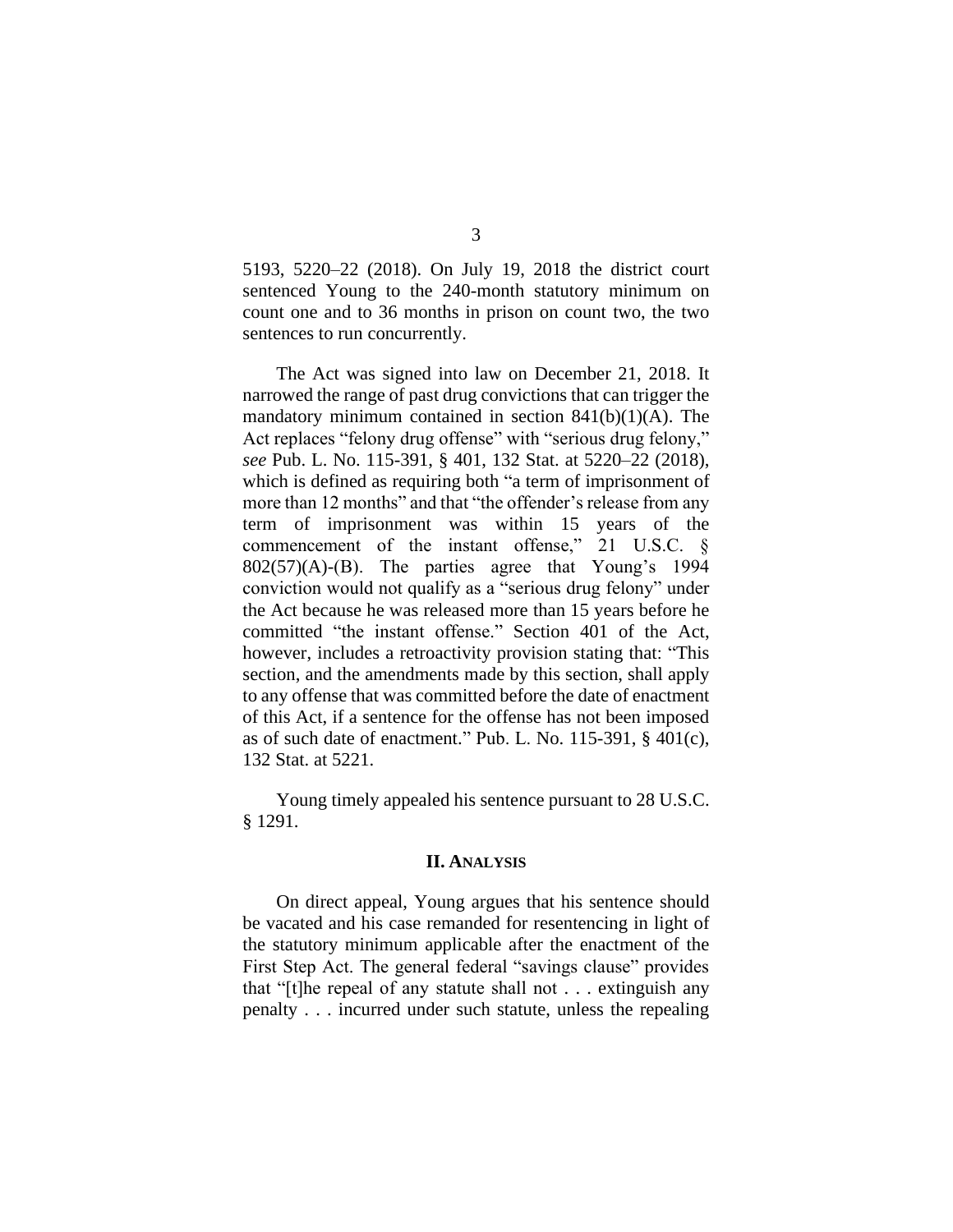Act shall so expressly provide . . . ." 1 U.S.C. § 109.<sup>1</sup> Although section 109 uses the term "expressly provide," the United States Supreme Court has held that the Congress need not use "magical passwords" and that the savings clause is satisfied so long as the "courts . . . assure themselves that ordinary interpretative considerations point clearly in that direction." *Dorsey v. United States*, 567 U.S. 260, 274–75 (2012). Young asks us to apply the common-law principle that the elimination or reduction of a criminal penalty must be given effect to all cases on direct review. *See Bradley v. United States*, 410 U.S. 605, 607–08 (1973) (describing the common-law rule). But the Supreme Court has recognized that 1 U.S.C. § 109, if applicable, abrogates the common-law rule. *See Warden v. Marrero*, 417 U.S. 653, 660 (1974) ("Congress enacted its first general saving provision, [section 109], to abolish the common-law presumption that the repeal of a criminal statute resulted in the abatement of 'all prosecutions which had not reached final disposition in the highest court authorized to review them.'" (quoting *Bradley*, 410 U.S. at 607)). The viability of Young's claim thus turns on whether "ordinary interpretative considerations" indicate that the Congress intended that section 401 apply to any sentence on direct appeal if the sentencing occurred before December 21, 2018.

We review questions of statutory construction *de novo*. *See United States v. Mosquera-Murillo*, 902 F.3d 285, 292 (D.C. Cir. 2018). Section 401 of the Act applies to any sentence for an offense committed before its enactment "if a sentence for

<sup>&</sup>lt;sup>1</sup> Although section 401 did not *expressly* effect a repeal, it did reduce the penalty applicable to Young's conduct and so the savings clause of 1 U.S.C. § 109 applies. *See Dorsey v. United States*, 567 U.S. 260, 272 (2012) ("Case law makes clear that the word 'repeal' applies when a new statute simply diminishes the penalties that the older statute set forth." (citing *Warden v. Marrero*, 417 U.S. 653, 659–64  $(1974))$ .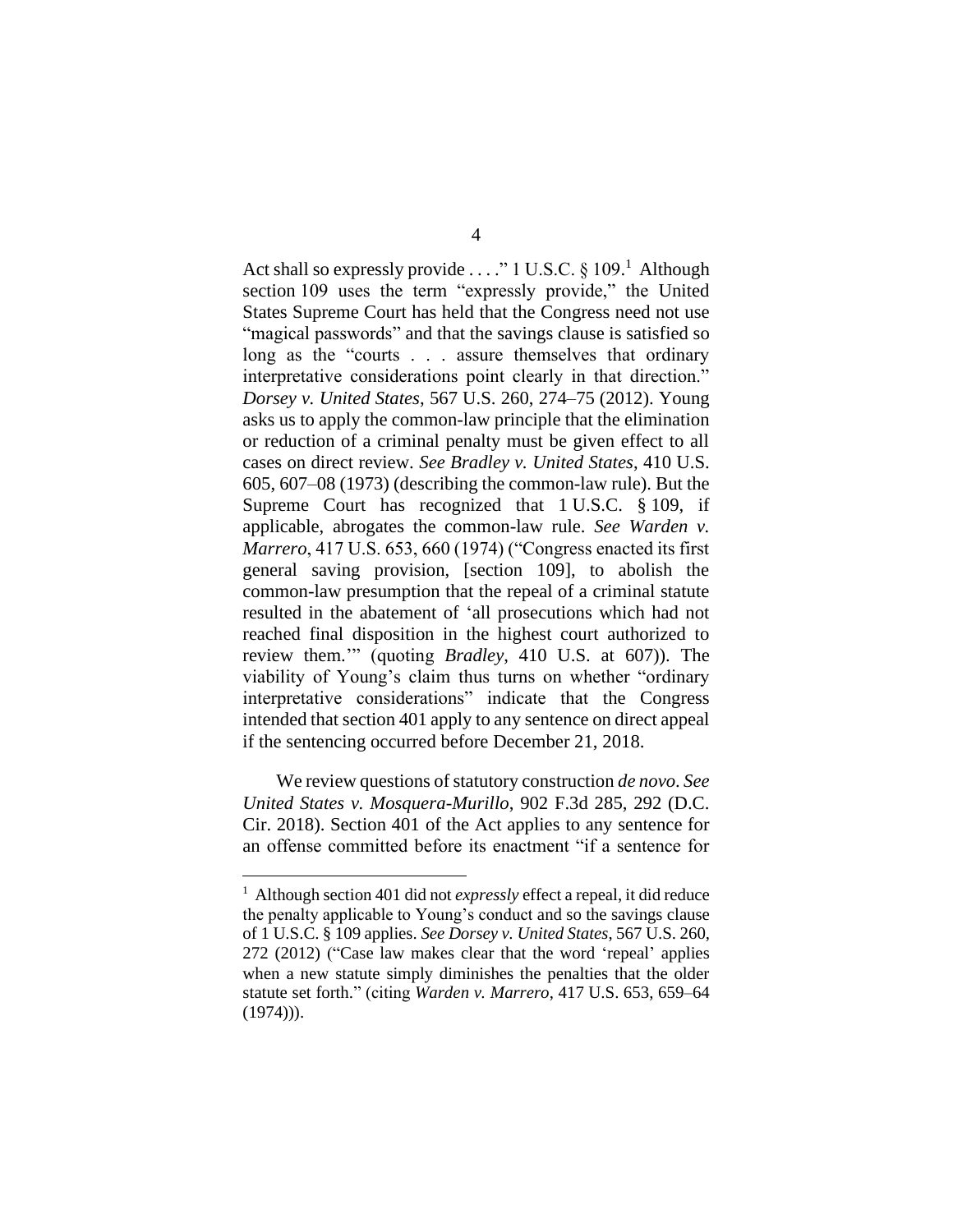the offense has not been *imposed* as of such date of enactment." 132 Stat. at 5221 (emphasis added). If Young's sentence had not yet been "imposed" on December 21, 2018, he would have received the benefit of section 401. Because his sentence was "imposed" *before* December 21, 2018, however, section 401 does not apply. Three sister circuits have already considered this issue and all three have held that section 401 does not apply to a sentence that was pending on direct appeal after December 21, 2018. *See United States v. Aviles*, 938 F.3d 503, 510 (3d Cir. 2019); *United States v. Wiseman*, 932 F.3d 411, 417 (6th Cir. 2019); *United States v. Pierson*, 925 F.3d 913, 927–28 (7th Cir. 2019); *cf. United States v. Means*, No. 19-10333, 2019 U.S. App. LEXIS 27392, at \*4 (11th Cir. Sept. 11, 2019) (noting, in the context of a motion to modify a term of imprisonment, that section 401 does "not apply retroactively to defendants sentenced prior to December 21, 2018"). As the Seventh Circuit explained, "[i]n common usage in federal sentencing law, a sentence is 'imposed' in the district court, regardless of later appeals." *Pierson*, 925 F.3d at 927 (citing 18 U.S.C. § 3553(a) ("The court shall *impose a sentence* sufficient, but not greater than necessary, to comply with the purposes set forth in paragraph (2) of this subsection." (emphasis added)); Fed. R. Crim. P. 32(b) ("The court must *impose sentence* without unnecessary delay." (emphasis added)); Fed R. Crim. P. 32(a)(2) (1986) ("After *imposing sentence* in a case which has gone to trial on a plea of not guilty, the court shall advise the defendant of the defendant's right to appeal . . . . There shall be no duty on the court to advise the defendant of any right of appeal after sentence is *imposed* following a plea of guilty or nolo contendere." (emphasis added))) (additional citations omitted).

Young contends, however, that a sentence is "imposed" only at the time of final judgment by the highest court authorized to review it, relying on the Sixth Circuit's decision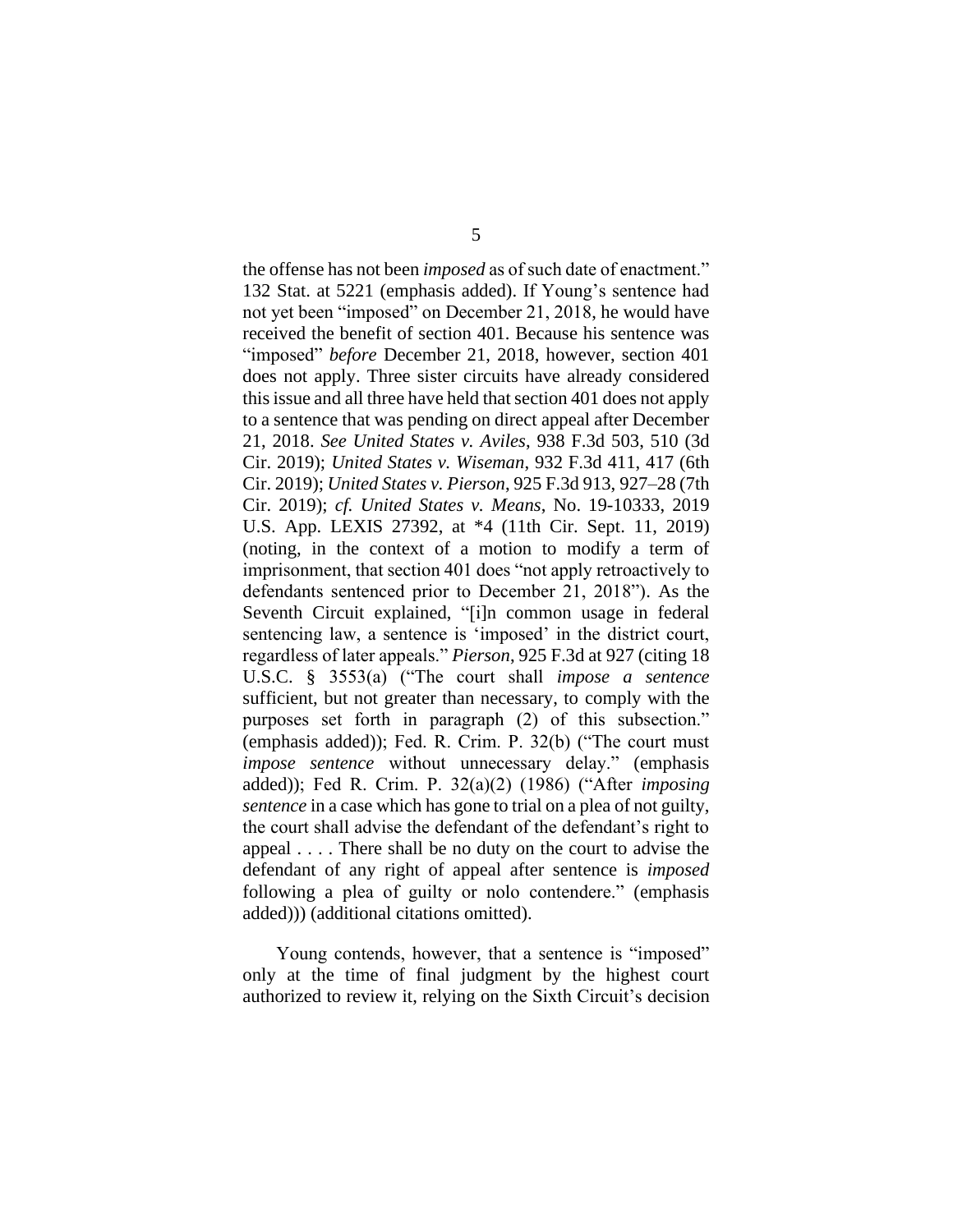in *United States v. Clark*. 110 F.3d 15 (6th Cir. 1997), *superseded by regulation on other grounds*, U.S.S.G. § 1B1.10(b)(2)(A). In that case, the court considered whether the then-new "safety valve" provisions enacted as part of the Mandatory Minimum Sentencing Reform Act (MMSRA) applied to a sentence handed down by the district court before the enactment of that legislation but still pending on direct appeal. The MMSRA provided that the "safety valve" provisions applied "to all sentences *imposed on or after*" the date of enactment. Pub. L. No. 103-322, § 80001(a), 108 Stat. 1796, 1985–86 (1994) (emphasis added). The court held that this language meant that the "safety valve" provisions should be applied to cases pending on direct appeal on the date the MMSRA was enacted. *Clark*, 110 F.3d at 17. It reasoned that "Congress realized that long mandatory minimum sentences compel judges to punish the crime instead of the criminal without respect to the degree of defendant's culpability, likelihood of rehabilitation, cooperation with the prosecution or the fact that the crime is the defendant's first offense" and so "[a]pplying the safety valve statute broadly to cases pending on appeal when the statute was enacted is consistent with the remedial intent of the statute." *Id*. It held that "[t]he initial sentence has not been finally 'imposed' within the meaning of the safety valve statute because it is the function of the appellate court to make it final after review or see that the sentence is changed if in error." *Id*. Young argues that, because the Congress used language in the Act similar to the language in the MMSRA, it must have intended to adopt *Clark's* construction of "imposed" in enacting the Act.

Young also points to the purpose of the statute and a canon of statutory construction to buttress his reading. He suggests that the rule of lenity and the canon of constitutional doubt support his reading—the latter because "profound questions would be raised under principles of due process and equal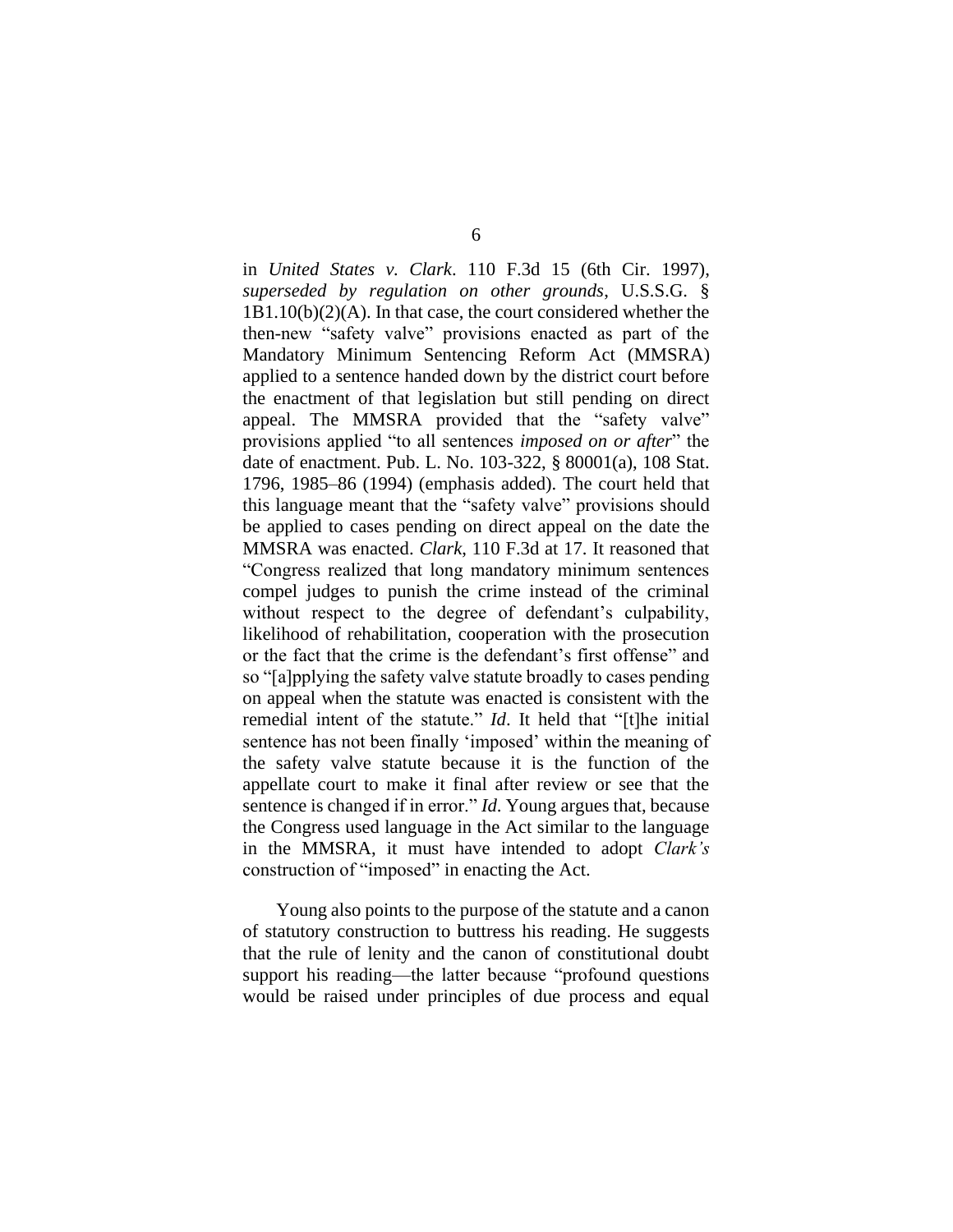protection (among others) if [he] is denied the benefit of a statute that otherwise applies directly to him." Moreover, he argues that his reading is mandated by the "remedial" purpose of the statute.

Young's reading of the statute is unconvincing. We agree with the Seventh Circuit that in ordinary usage a sentence is "imposed" when the district court pronounces it. The Supreme Court routinely speaks of a district court "impos[ing]" a sentence. *See, e.g.*, *Rita v. United States*, 551 U.S. 338, 358 (2007) ("The judge was fully aware of defendant's various physical ailments and *imposed a sentence* that takes them into account." (emphasis added)). So do the courts of appeal. *See, e.g.*, *United States v. Brown*, 516 F.3d 1047, 1052 (D.C. Cir. 2008) ("The district court *imposed a sentence* at the high end of the Guidelines range based on its consideration of numerous factors, including Brown's arrest record." (emphasis added)); *United States v. Jenkins*, 537 F.3d 1, 6 (1st Cir. 2008) ("The district court nonetheless *imposed a sentence* that was more than five years below the bottom of the Guidelines Range." (emphasis added)). The government also points to another provision of the Federal Rules describing a district court's act of sentencing as "impos[ing]" sentence. *See* Fed. R. Crim. P. 11(d)(2) (defendant may sometimes withdraw guilty plea "after the court accepts the plea but before it *imposes sentence*" (emphasis added)); *see also* Fed. R. Crim. P. 11(e) ("After the court *imposes sentence*, the defendant may not withdraw a plea of guilty or nolo contendere, and the plea may be set aside only on direct appeal or collateral attack." (emphasis added)). In standard usage, then, a sentence is "imposed" when the district court passes sentence on a defendant.

In addition, as the Seventh Circuit observed, *Clark*'s understanding of when a sentence is "imposed" has not been applied by any other circuit. *Pierson*, 925 F.3d at 928; *see also*